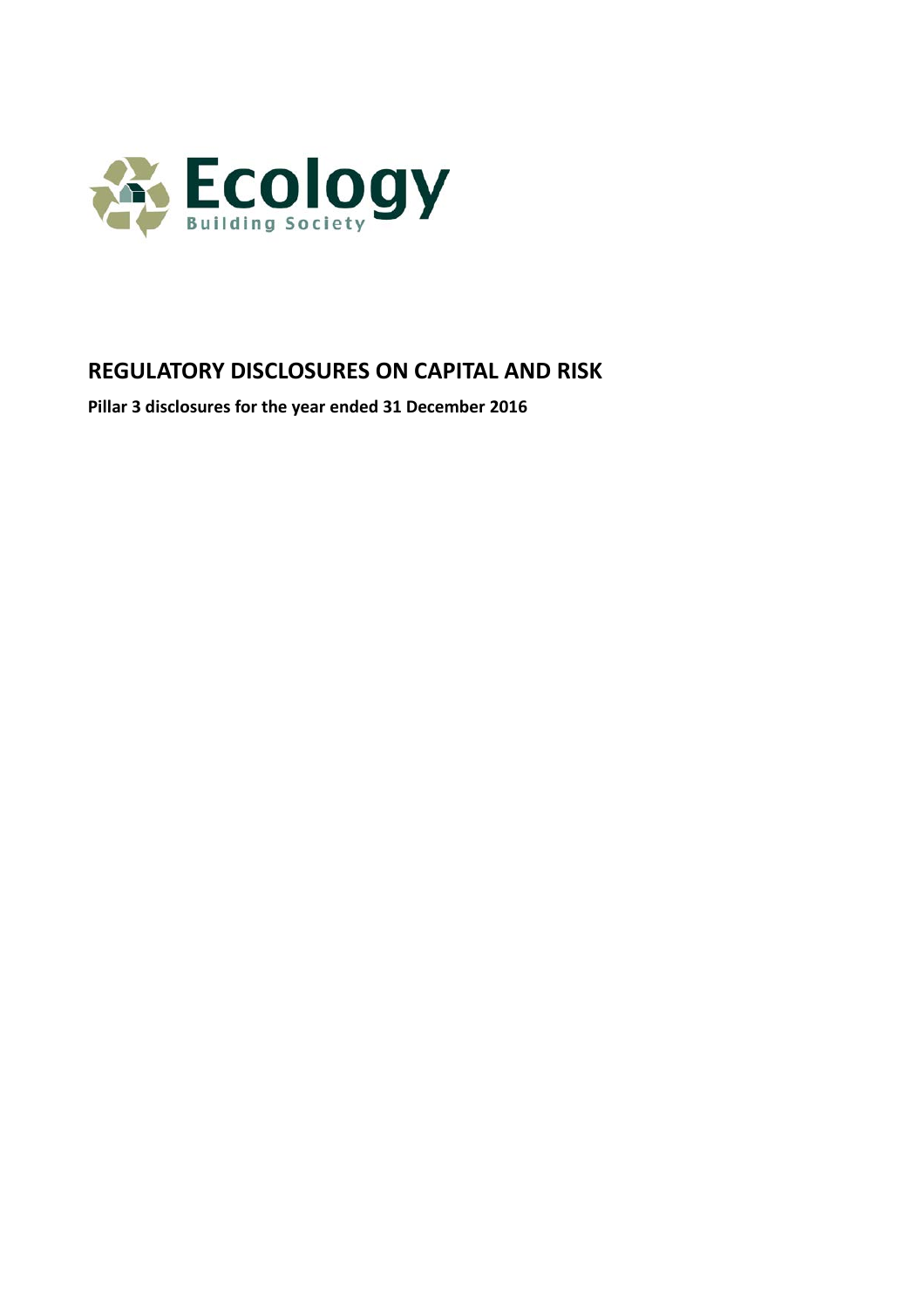# **Table of Contents**

| 1 <sub>1</sub> |       |  |  |  |  |
|----------------|-------|--|--|--|--|
|                | 1.1.1 |  |  |  |  |
| 2.             |       |  |  |  |  |
|                | 2.1   |  |  |  |  |
|                | 2.2   |  |  |  |  |
|                | 2.3   |  |  |  |  |
|                | 2.4   |  |  |  |  |
|                | 2.5   |  |  |  |  |
|                | 2.6   |  |  |  |  |
|                | 2.7   |  |  |  |  |
|                | 2.8   |  |  |  |  |
|                | 2.9   |  |  |  |  |
|                | 2.10  |  |  |  |  |
|                | 2.11  |  |  |  |  |
| 3.             |       |  |  |  |  |
|                | 3.1   |  |  |  |  |
|                | 3.2   |  |  |  |  |
|                | 3.2.1 |  |  |  |  |
|                | 3.2.2 |  |  |  |  |
| 4.             |       |  |  |  |  |
| 5.             |       |  |  |  |  |
| 6.             |       |  |  |  |  |
| 7.             |       |  |  |  |  |
| 7.1            |       |  |  |  |  |
| 8.             |       |  |  |  |  |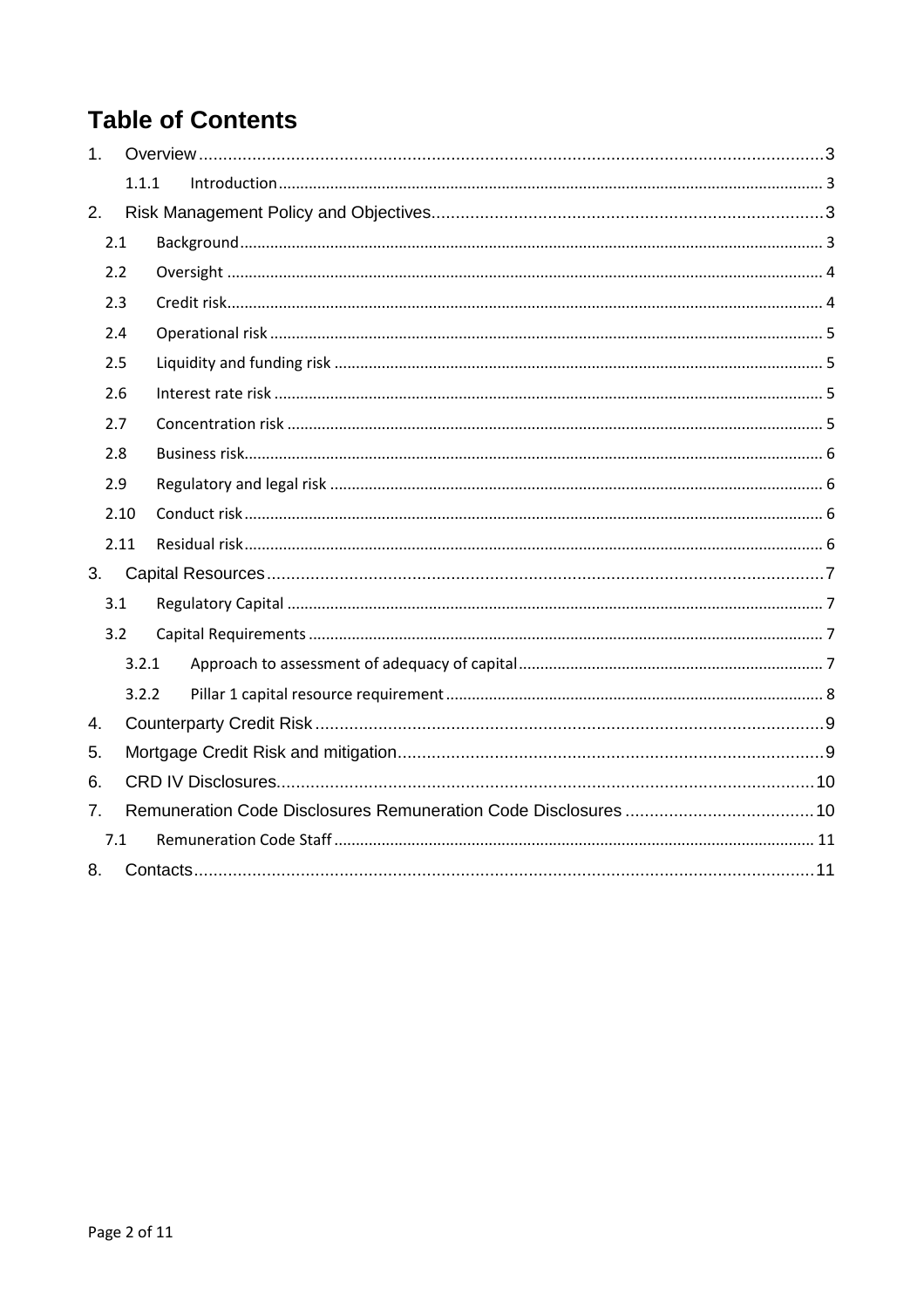# 1. **Overview**

#### 1.1.1 Introduction

The regulatory framework under which the Society operates is the European Union Capital Requirements Directive (CRD) and the Capital Requirements Regulation (CRR), which came into force on 1 January 2014. The CRD and CRR, commonly known as CRD IV, provide for consistent capital adequacy standards for banks and building societies and an associated supervisory framework across the European Union and are enforced in the UK by the Prudential Regulation Authority (PRA). The legislation sets out the rules that determine the amount of capital each institution must hold in order to provide security for members and depositors which consists of three main elements referred to as "Pillars":

- Pillar 1 this sets out the minimum capital requirements, using a risk based capital calculation focusing mainly on credit and operational risk. The Ecology uses the standardised approach to calculate Credit Risk which is expressed as 8% of the risk weighted exposure amounts for each applicable exposure class. Capital required to cover operational risk is assessed under the Basic Indicator Approach and calculated by reference to the net income of the Society averaged over the previous 3 years
- Pillar 2 this is an internal assessment by management and the Board of additional capital resources required to cover the specific risks faced by the Society that are not covered by the minimum regulatory capital resource requirement set out under Pillar 1. This process is known as the Internal Capital Adequacy Assessment Process (ICAAP) and it includes stress testing the risks identified to establish a level of additional capital that should be held.
- Pillar 3 this requires disclosure of the key information on the Society's own funds, risk exposures and risk management processes.

This document contains the requirements for Pillar 3 (disclosure) and the information provided here is in accordance with the rules and guidance contained in CRD IV.

The figures quoted in this disclosure have been drawn from the Society's Annual Report and Accounts as at 31 December 2016, unless otherwise stated. Disclosures are issued on an annual basis, unless more frequent disclosure is deemed to be merited by the Board, and published in conjunction with the Annual Report and Accounts.

These disclosures have been reviewed by the Society's Board and are published on the Society Website [\(www.ecology.co.uk\)](http://www.ecology.co.uk/). These disclosures are not subject to external audit and do not constitute a financial statement and are intended to provide background information on capital requirements and in that context, the Society's approach to risk management.

# 2. **Risk Management Policy and Objectives**

#### 2.1 Background

The Board has an approved Statement of Risk Appetite which is detailed in the Society's Risk Management Framework document. The document is reviewed annually by the Risk, Audit, Compliance and Ethics Committee (RACE) and is subject to Board approval.

Through its normal business operations the Society is exposed to a number of risks, the most significant of which are credit, liquidity and funding, concentration, interest rate, conduct, regulatory and legal and residual risk. The Society has a formal structure for managing these risks including established risk limits, reporting lines, mandates and other control procedures.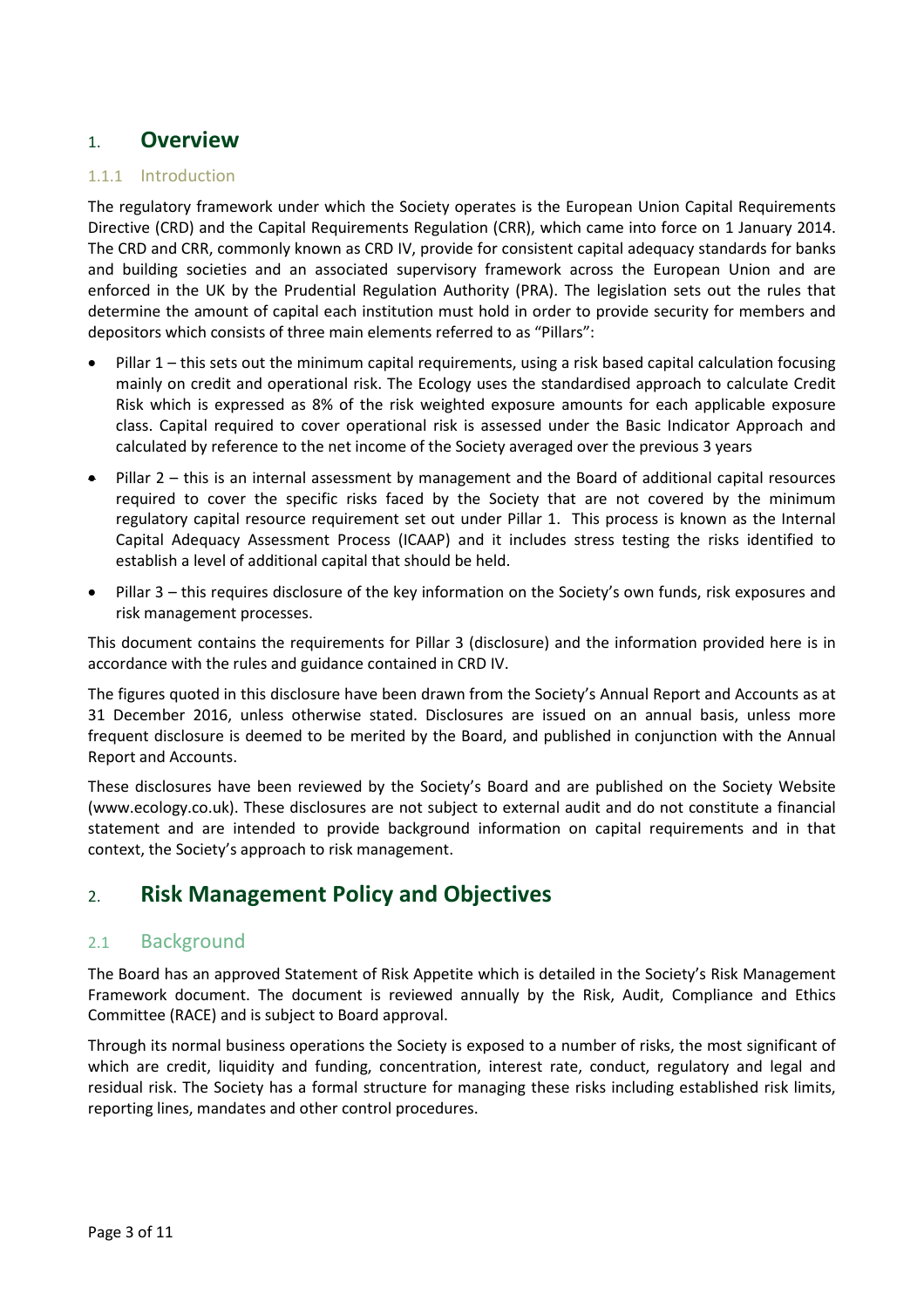### 2.2 Oversight

The Society's Board of Directors, which comprises two Executive Directors and six Non-Executive Directors, has ultimate responsibility for developing an appropriate risk and control framework, but has delegated powers to the Risk, Audit, Compliance and Ethics Committee (RACE) to advise the Board on the current risk exposures and future risks strategy.

The Board's Assets and Liabilities Committee (ALCO), comprising both Non-Executive and Executive Directors, is responsible for monitoring risks on both sides of the balance sheet. Specifically ALCO is responsible for reviewing the Financial Risks Policy. It monitors and controls structural risks in the balance sheet, including liquidity, treasury, and funding levels and also recommends policy development. It monitors implementation of Policy to ensure that the Board's defined risks are adhered to.

The Chief Risk Officer (CRO) oversees the management and development of a comprehensive process for assessing, indentifying, monitoring and reducing pertinent business risks that could interfere with the Society's objectives and goals. The CRO reports to RACE. On behalf of the Board, RACE considers and approves the Society's risk management framework, its risk appetite and its risk management policies for all risk categories. RACE also monitors key risk management information, adherence to the Society's ethical standards and reviews the Society's overall capital adequacy. The Chair of RACE reports at least quarterly to the Board on the Committee's deliberations. During 2016 RACE met five times.

The Society operates a three lines of defence model with the operational areas being the first line of defence, Compliance and Risk functions being the second line and internal audit (outsourced to Deloitte LLP) being the third line.

The Internal audit function provides independent and objective assurance that these processes are both appropriate and effective.

The principal business and financial risks to which the Society is exposed are: Credit, Operational, Liquidity, Funding, Interest Rate, Concentration, Business, Regulatory and Legal, and Conduct.

### 2.3 Credit risk

Credit risk is the most significant risk facing the Society. Credit risk is the risk of loss arising from a customer or counterparty failing to meet their financial obligations to the Society as and when they fall due. The Board sets the risk appetite for both lending (residential, commercial and Fixed Asset Investments) and treasury activities.

The lending policy of the Society is reviewed by the Board and sets out policy limits and underwriting procedures. The Society first of all determines if the borrowing request meets the Society's environmental lending criteria. Where these are met, for ordinary residential lending, the loan is assessed against the following: affordability, residency, residential history, credit history, employment history, nature of income and loan to value. In addition, confirmation of borrower identity and an assessment of the value of any security are undertaken prior to granting the loan. When considering applications, the primary focus is placed on the willingness and ability to repay.

The maximum mortgage loan available to individuals is based on the lower of the current value or purchase price of the property. No lending is undertaken based solely upon security provided by the value of the underlying assets and all mortgages are secured by way of a first legal charge against the property.

For commercial loans, third-party guarantees, supporting collateral and security, robust legal documentation, and financial covenants are also taken into account.

The Society has a small portfolio of Fixed Asset Investments that enable it to invest directly in renewable energy and to support other co-operative ventures. All such investment activity requires approval by the Board.

The portfolio includes individual Social Investments of up to £750,000 with an original maximum maturity of five years. This type of investment typically features either a Government Guarantee or a Tax Credit.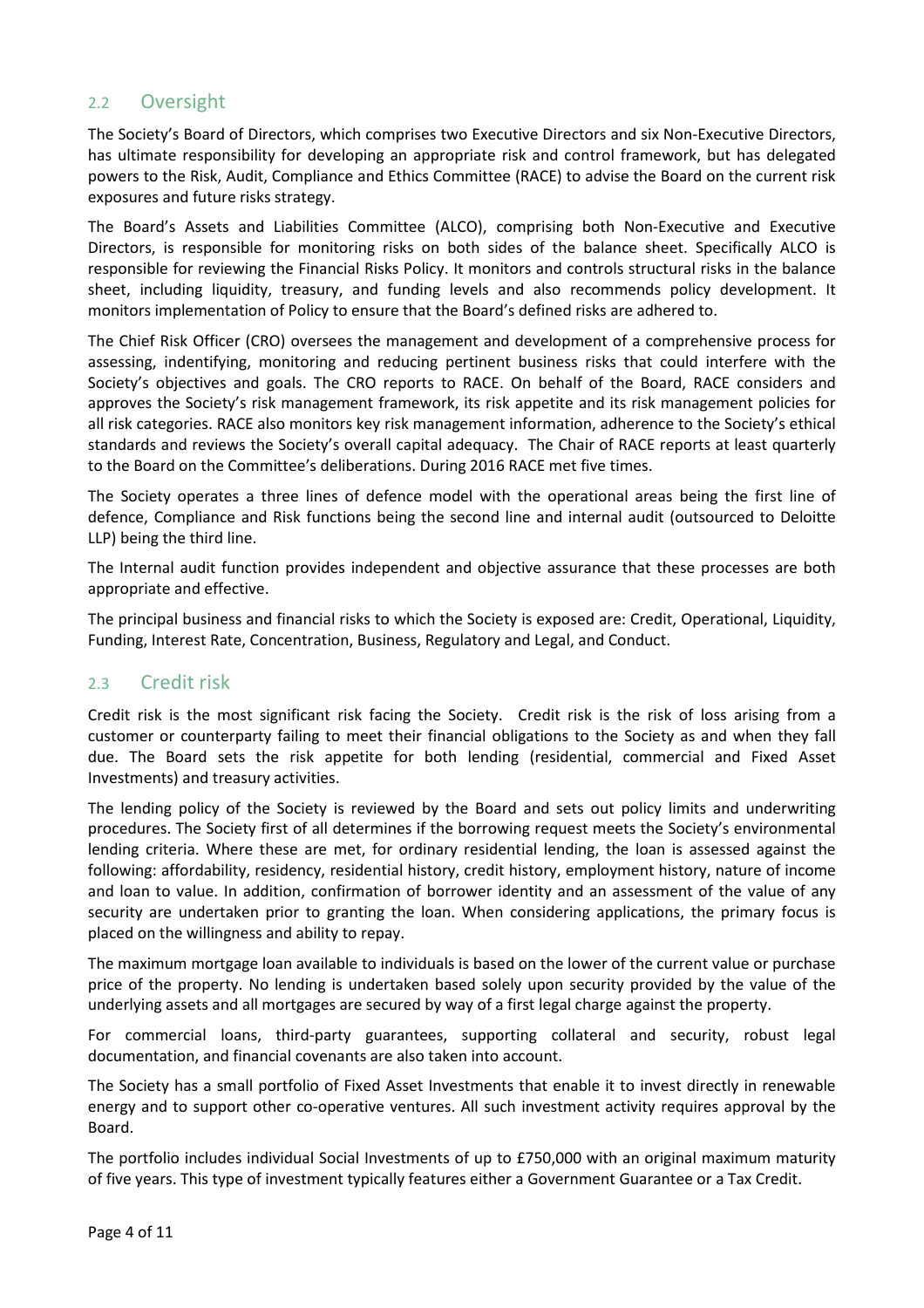In addition the portfolio also includes renewable energy investments in the form of debentures featuring wind, solar and biomass technologies. These are tradeable on a secondary market operated by Abundance Investment Ltd.

Counterparty and country limits for treasury activity are set out in the Financial Risks Policy which is reviewed by the Board. The Society first of all seeks to identify potential counterparties with the most defensible records on a range of ethical criteria. This element itself is a strong indicator of counterparty quality and is reviewed at least annually, via internal analysis. Note is taken of external credit ratings as produced by Fitch IBCA, which provide triggers for disengagement.

# 2.4 Operational risk

Operational risk is the risk of a loss arising from failed or inadequate internal processes or systems, human error or other external factors.

The Society has adopted the basic indicator approach (BIA) to operational risk which is expressed as a percentage of the average of the latest three years of the sum of net interest income and net non-interest income. There is no intention to move to a more advanced approach in the short to medium term.

The Society does not engage in any complex forms of funding or use off-balance sheet instruments and the Board is therefore content that no risk to the Society arises from these sources.

The Society manages its operational risks through internal controls, and various risk mitigation techniques, such as insurance and business continuity planning. The Society maintains a register of operational risks faced by the Society which are scored to reveal any potential implications for the level of capital held. The impact of these risks is re-evaluated on at least an annual basis and whenever a loss event occurs.

# 2.5 Liquidity and funding risk

Liquidity risk is the risk that the Society does not have sufficient financial resources available to meet its obligations as they fall due, or that the Society is unable to meet regulatory prudential liquidity ratios. It is Society policy to ensure that sufficient liquid assets are at all times available to meet the Society's obligations, after taking into account withdrawals of customer deposits, draw-down of customer facilities and growth in the balance sheet.

The Society manages liquidity and funding risk through continuous forecasting of cashflow requirements and assessment of its funding risk. The required amount, quality and type of liquid assets required to ensure obligations can be met at all times is maintained in accordance with the Financial Risks Policy.

The Society performs liquidity stress testing based on a range of adverse scenarios, and has a liquidity contingency plan which is maintained in order to ensure that the Society has access to sufficient resources to meet obligations as they fall due if these scenarios occur. Stressed liquidity profiles are reported to every ALCO meeting.

### 2.6 Interest rate risk

Interest rate risk is the risk that arises from mismatches between the re-pricing dates of the assets and liabilities on the Society's balance sheet. The Society is exposed to interest rate risk through its Treasury deposits and its guaranteed floor rate on savings accounts. However, the Society does not provide fixedrate mortgages or savings products at the present time, so the level of risk is minimal and is tracked through standard gap analysis techniques.

# 2.7 Concentration risk

Exposure to Concentration Risk is monitored on a daily basis. As a Society that lends on a national basis, including Northern Ireland, the Society is not subject to an undue level of geographic concentration risk.

The activities of the Society are of course highly concentrated in residential lending and funded primarily by retail investments. However, the Society argues firstly that this model has long-term resilience and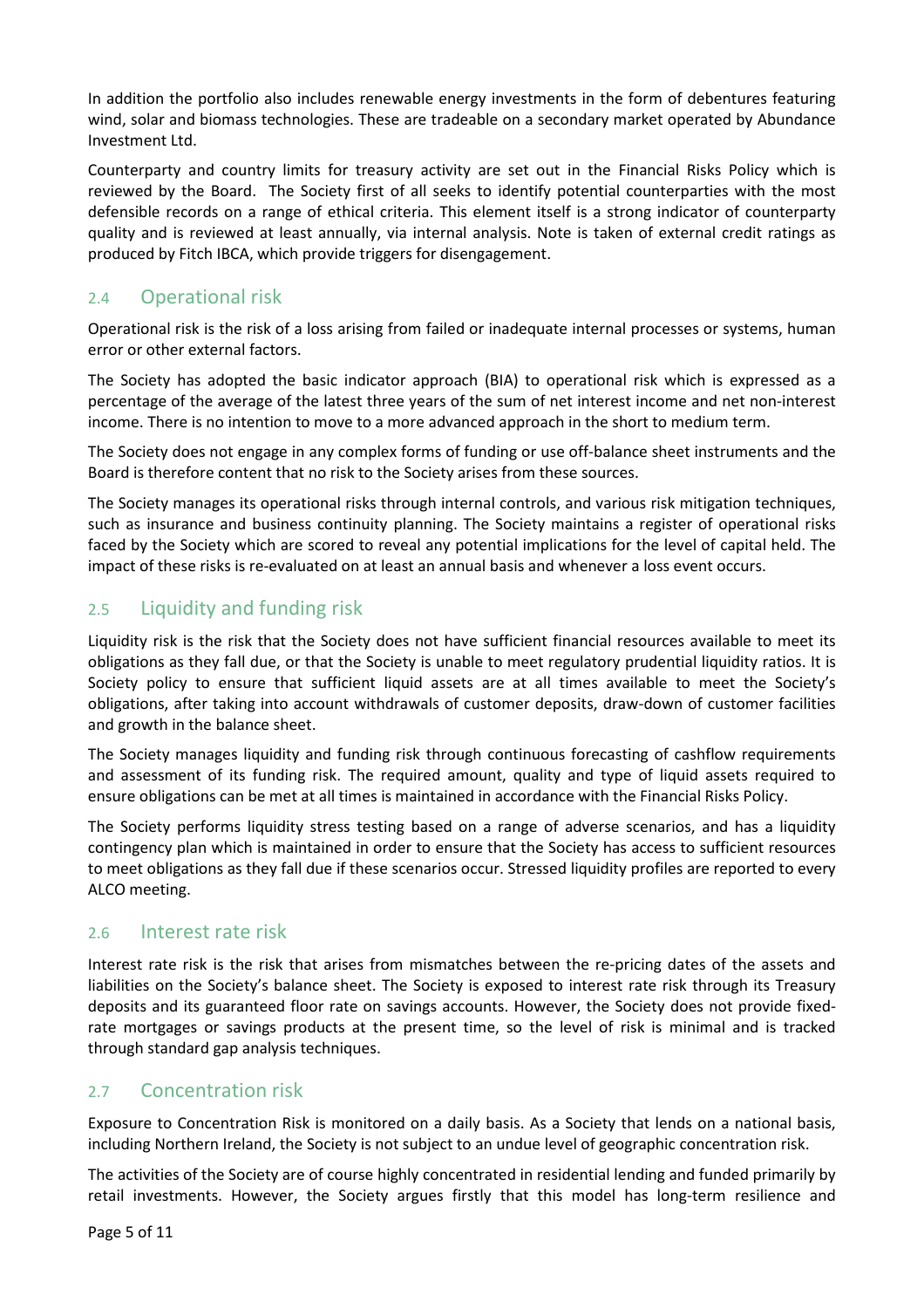secondly, the Society's deliberate focus on energy efficiency and environmental impacts of residential property ensures a high level of quality in the lending book and a higher degree of resilience than the mainstream market which will increase as energy prices rise.

The Society's lending model which requires energy efficiency improvements ensures that there is no dependence on either re-mortgage business or introduced business. Internal limits and the nature of the product range ensure that there is no undue exposure to any property type or class of borrower, including more specialist books such as self-build and buy-to-let.

The Society takes particular note of concentration risk arising from large exposures which are a function of the relatively small size of the Society. This is controlled by close attention to the credit assessment process.

### 2.8 Business risk

Business risk arises from macroeconomic factors that may impact on the ability of the Society to carry out its business plan. Business Risk is managed through regular review and development of the Corporate Plan, management oversight and an embedded corporate governance process. The Society conducts stress and scenario analysis as part of its corporate planning process to identify potential mitigating actions that can be employed in the event of a downturn.

# 2.9 Regulatory and legal risk

The volumes and complexity of regulatory issues may reduce the Society's capital and ability to compete and grow, or result in fines, public censure or restitution costs because of failure to understand, interpret, implement and comply with EU and UK regulatory requirements. The Society has an internal compliance function to monitor compliance with existing legislation, the implementation of controls and the impact of new requirements. This is overseen by the RACE Committee.

# 2.10 Conduct risk

Conduct Risk is the risk of the Society's conduct resulting in poor outcomes for consumers, consumers being either members or potential members. The Board fully embraces the Financial Conduct Authority (FCA)'s Principle 6, namely to ensure that the Society pays due regard to the interests of its members and treats them fairly at all times. These principles are firmly embedded within the Society's culture and maintained through staff and Director induction, training and performance management.

Conduct Risk is monitored by the RACE committee and the Board, as part of the Society's Ethics framework. This framework goes beyond a risk mitigation perspective by also seeking to maximise opportunities to improve outcomes for the Society's full range of stakeholders. The Ethics (Conduct Risk) Policy is reviewed annually. The Ethics Manager reports on conduct to every RACE committee and Board meeting.

# 2.11 Residual risk

The Society holds capital both to cover events that can be anticipated with a reasonable degree of certainty and to deal with market stresses. In addition, capital is held in excess of the minimum required by the PRA to cover events that are unforeseen.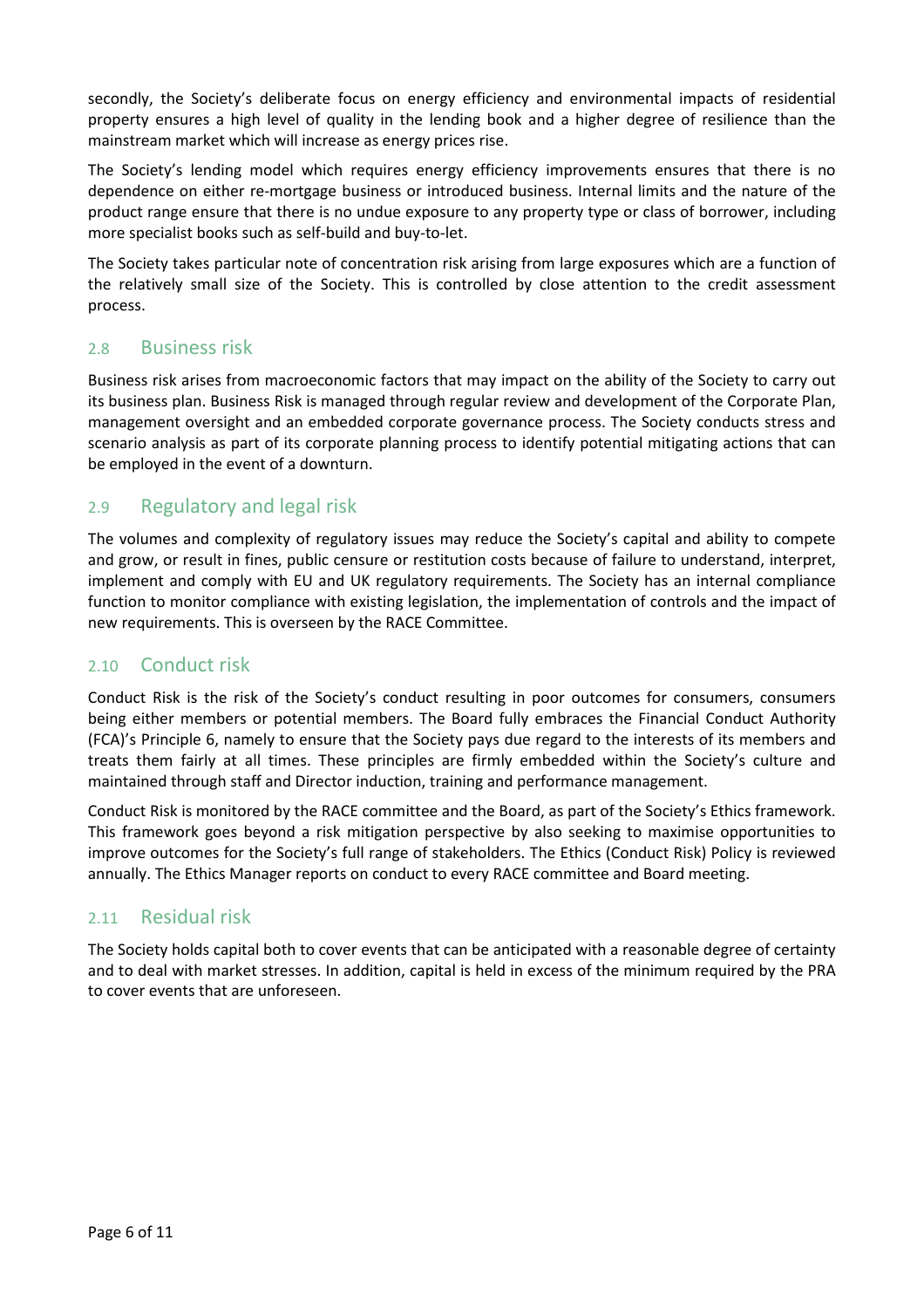# 3. **Capital Resources**

### 3.1 Regulatory Capital

The capital resources of the Society are calculated in accordance with the CRR. The assets of the Society, as shown in the Balance Sheet, were £173,056m at 31 December 2016. This figure is net of collective and individual provisions.

The table below summarises the composition of the Society's regulatory capital for the Society as at 31 December 2016, together with prior year comparatives.

| <b>Capital resources</b>                    | As at 31/12/2016<br>£000 | As at 31/12/2015<br>£000 |
|---------------------------------------------|--------------------------|--------------------------|
| <b>Tier 1 Capital</b>                       |                          |                          |
| General reserves                            | 8,680                    | 7,760                    |
| Deduction (Intangible assets - IT software) | (86)                     | (27)                     |
| <b>Total Tier 1 Capital</b>                 | 8,594                    | 7,733                    |
| <b>Tier 2 Capital</b>                       |                          |                          |
| Sub-ordinated liabilities                   | 374                      | 548                      |
| Collective impairment allowance             | 148                      | 104                      |
| Total capital resources                     | 9,116                    | 8,385                    |

#### **Common Equity Tier 1 capital**

These are the general reserves of the Society and represent the accumulated after tax profits of the Society less intangible assets.

#### **Tier 2 capital**

The Society holds an issue of subordinated debt which qualifies as Tier 2 capital. The debt is unsecured and ranks behind the claims of the Society's depositors, creditors and investing members. Under the transitional arrangements in Basel III all debt held by the Society is to be amortized on a daily basis at an annual rate of between 10 and 20% dependent on the maturity date of the debt.

General provisions of the Society represent part of the Society's free capital and are therefore included as Tier 2 capital.

#### **Profit and Capital**

Current profit levels are sufficient to underpin the Society's growth based on existing capital requirements. Because of the strong potential to grow further the Society's intention to take on supplementary capital in the future remains.

### 3.2 Capital Requirements

#### 3.2.1 Approach to assessment of adequacy of capital

The Society's planning process seeks to ensure that the Society will have enough capital to meet the base regulatory requirements under the CRR, to support the business's expected growth potential, concomitant with its risk appetite and its assessments of current and future material risks. The Society utilises a three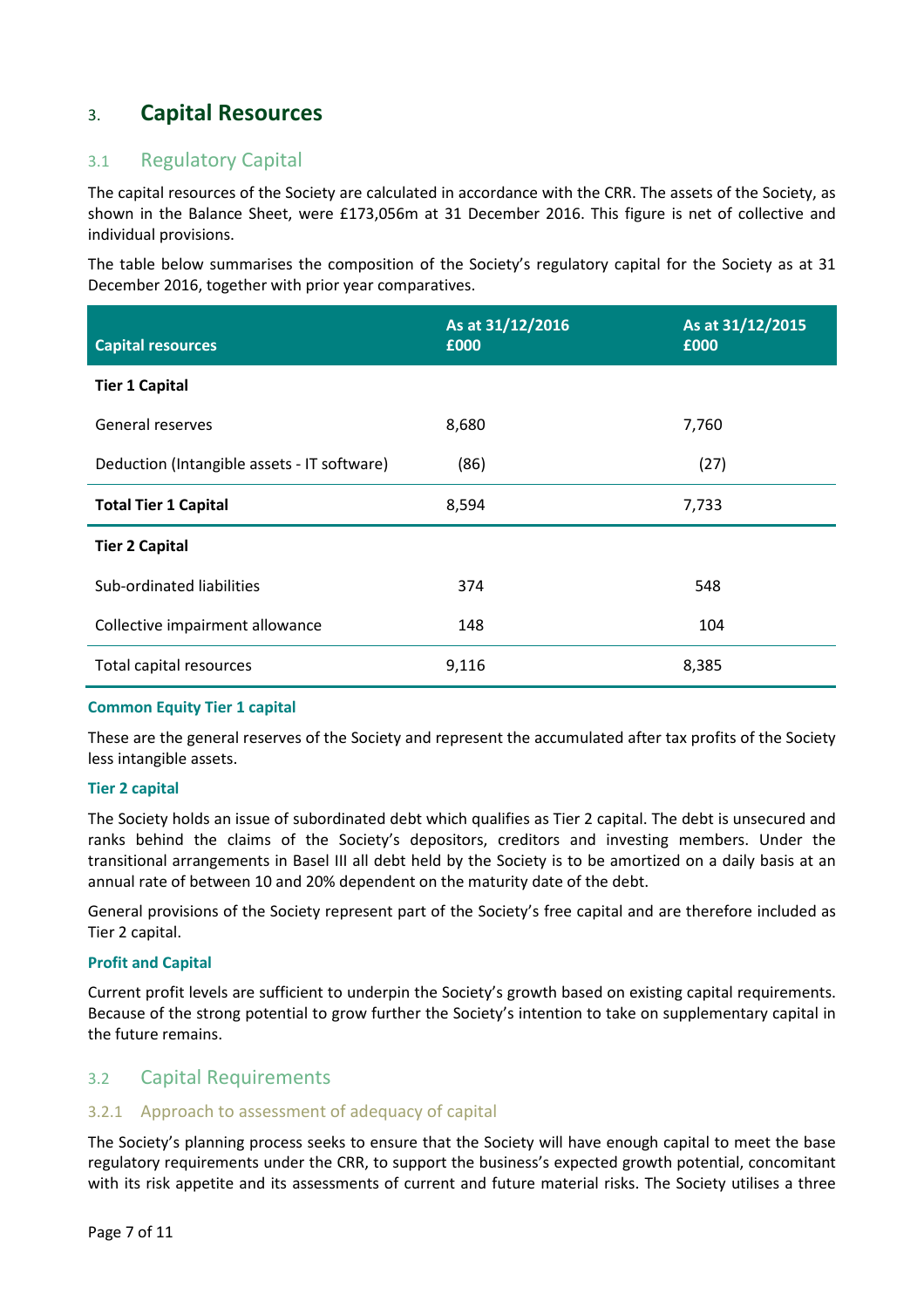year Corporate Plan, the content of which is reviewed at least annually by the Board, taking account of changes in the business and economic environment. The Plan establishes strategic and business objectives and assesses future financial and non-financial resources required to meet these objectives.

The Society's Internal Capital Adequacy Assessment (ICAAP) ensures that the capital resources of the Society are sufficient to support its Corporate Plan in both normal and stressed conditions. This ensures that the Society has sufficient capital to meet potential risk and the associated capital required. The ICAAP is submitted to the Board for approval with the necessary supporting stress testing. Having regard to the regulatory capital required and the Individual Capital Guidance provided by the Prudential Regulation Authority (PRA) the Board sets an amount above this requirement that it will maintain.

#### 3.2.2 Pillar 1 capital resource requirement

The Society allocates capital as set out in the table below to the assets of the Society on a risk weighted basis in line with the 'Standardised Approach' to Credit Risk as specified by the CRR. Additionally, the Society uses the 'Basic Indicator Approach' to evaluate the additional capital required to cover the Operational Risk associated with the Society's activities. The table below details the Society's Pillar 1 capital requirement as at 31 December 2016.

|                                              | <b>Exposure £000</b> | <b>Risk Weighted</b><br>Exposure £000 | <b>Pillar 1 capital</b><br>£000 |
|----------------------------------------------|----------------------|---------------------------------------|---------------------------------|
| Liquidity                                    |                      |                                       |                                 |
| <b>Central Government</b>                    | 45,689               | 0                                     | $\mathbf 0$                     |
| <b>Credit Institutions</b>                   | 6,114                | 1,111                                 | 89                              |
| <b>Total Liquidity</b>                       | 51,803               | 1,111                                 | 89                              |
| Loans and advances to customers*             |                      |                                       |                                 |
| Residential performing loans                 | 123,196              | 40,981                                | 3,279                           |
| Non-residential performing loans             | 6,480                | 5,322                                 | 426                             |
| Past due items**                             | 131                  | 131                                   | 10                              |
| <b>Total Loans and advances to customers</b> | 129,807              | 46,434                                | 3,715                           |
| <b>Other Exposures</b>                       |                      |                                       |                                 |
| Fixed and other assets                       | 3,017                | 3,070                                 | 245                             |
| <b>Total Other Exposures</b>                 | 3,017                | 3,070                                 | 245                             |
| <b>Total Credit Risk Exposures</b>           | 184,627              | 50,615                                | 4,049                           |
| <b>Operational Risk Capital Requirement</b>  |                      |                                       | 408                             |
| <b>Total Pillar 1 Capital Requirement</b>    |                      |                                       | 4,457                           |
| <b>Tier 1 Capital</b>                        |                      |                                       | 8,576                           |
| Excess over Pillar 1 minimum                 |                      |                                       | 4,119                           |

\*Includes commitments \*\* Loans that are three months or more in arrears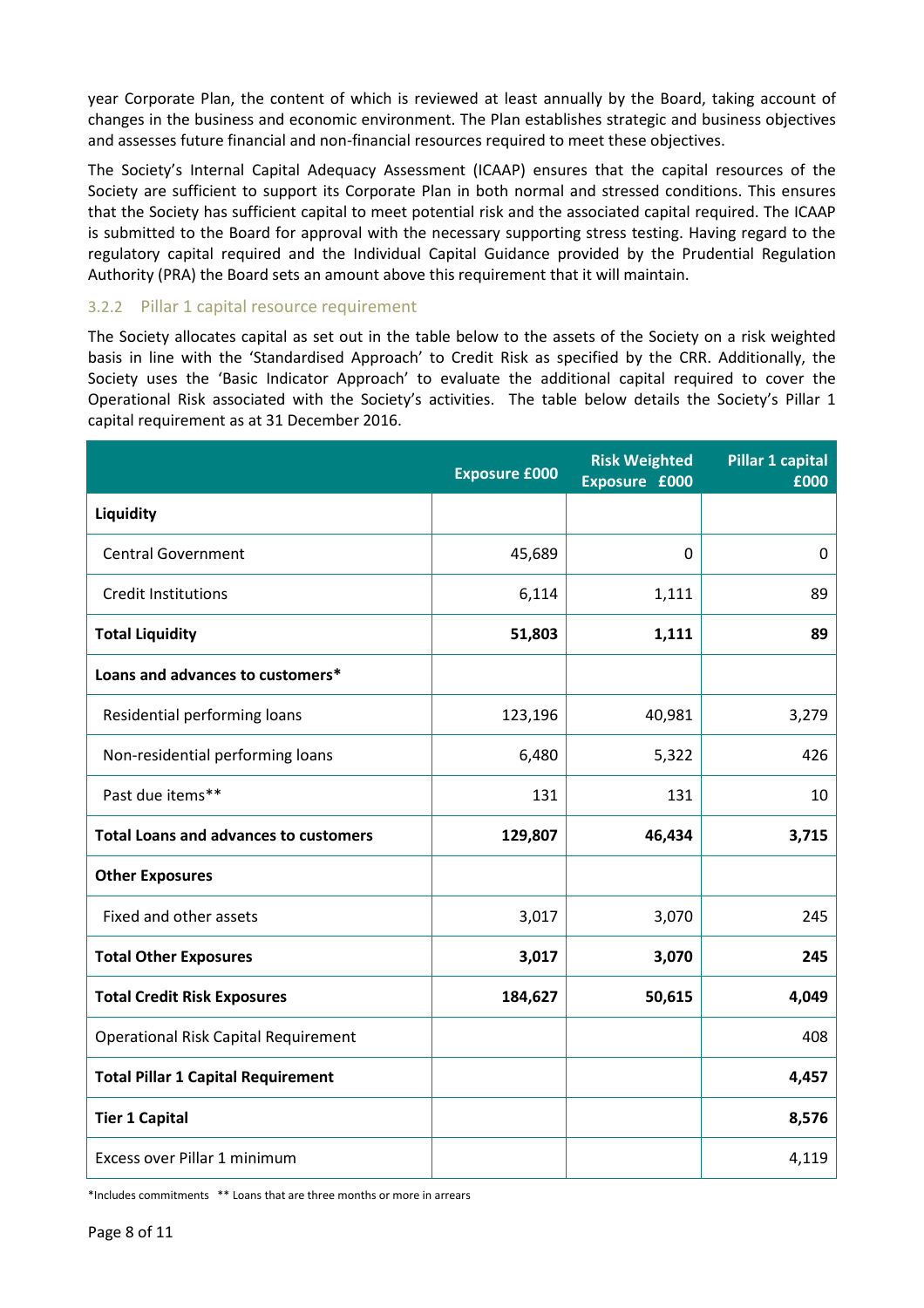# 4. **Counterparty Credit Risk**

The Society's counterparty treasury credit risk management policy is designed to ensure that the Society can obtain the best possible return whilst operating within prudent limits in respect of counterparties.

In selecting counterparties and the limits to be applied to them, the Society makes reference to Credit Ratings supplied by ECAIs, balance sheet data, and a general assessment of the counterparty in terms of background information which includes an overall ethical assessment which is updated annually or more frequently as required. This assessment includes among other matters:

- examination of the counterparties' environmental, sustainable development, biodiversity and waste management policies
- consideration of the degree of reporting on climate change
- compliance with the health and safety, environmental and labour legislation of the jurisdictions the counterparty is active in
- significant sectoral and regional exposures.

Policy Limits and counterparties are reviewed by ALCO and are subject to formal approval by the Board. The Society receives counterparty grading updates from its treasury advisors and limits may be suspended following adverse downgrades.

The table below shows the breakdown of liquid assets by maturity and rating as at 31 December 2016 under the standardised approach.

|                       |                   | 3 months to 1 |                 |                      |
|-----------------------|-------------------|---------------|-----------------|----------------------|
| <b>Credit Ratings</b> | <3 months<br>£000 | year<br>£000  | >1 year<br>£000 | <b>Total</b><br>£000 |
| AAA to AA-            | 4,000             |               |                 | 4,000                |
| BBB+ to BBB-          | 1,142             |               |                 | 1,142                |
| $ BB+to BB-$          | 88                |               |                 | 88                   |
| $B+$ to B-            |                   | 500           |                 | 500                  |
| Unrated               |                   | 500           |                 | 500                  |
| Central Government    | 42,182            | 3,496         |                 | 45,678               |
| <b>Total</b>          | 47,412            | 4,496         |                 | 51,908               |

The total includes interest payments made to members that were accounted for in the 2016 financial results and paid on 3 January 2017.

# 5. **Mortgage Credit Risk and mitigation**

Mortgages are the Society's principle asset class. Throughout the year and at each year end, assessment is made of all advances where the account is in arrears. Where expected future cash flows from borrowers are lower than the current balance outstanding the account is considered impaired.

Allowance for impairment is reviewed annually, or when there is a material change in circumstances that could lead to increased losses in the mortgage book, such as a change in national or local economic conditions, deterioration in house prices or the trend in arrears.

In determining provisioning requirements, individual assessments are made of all advances and loans on properties that are in arrears, in possession, in forbearance and where the balance is in excess of 5% capital. An individual provision is made against those advances and loans that are considered to be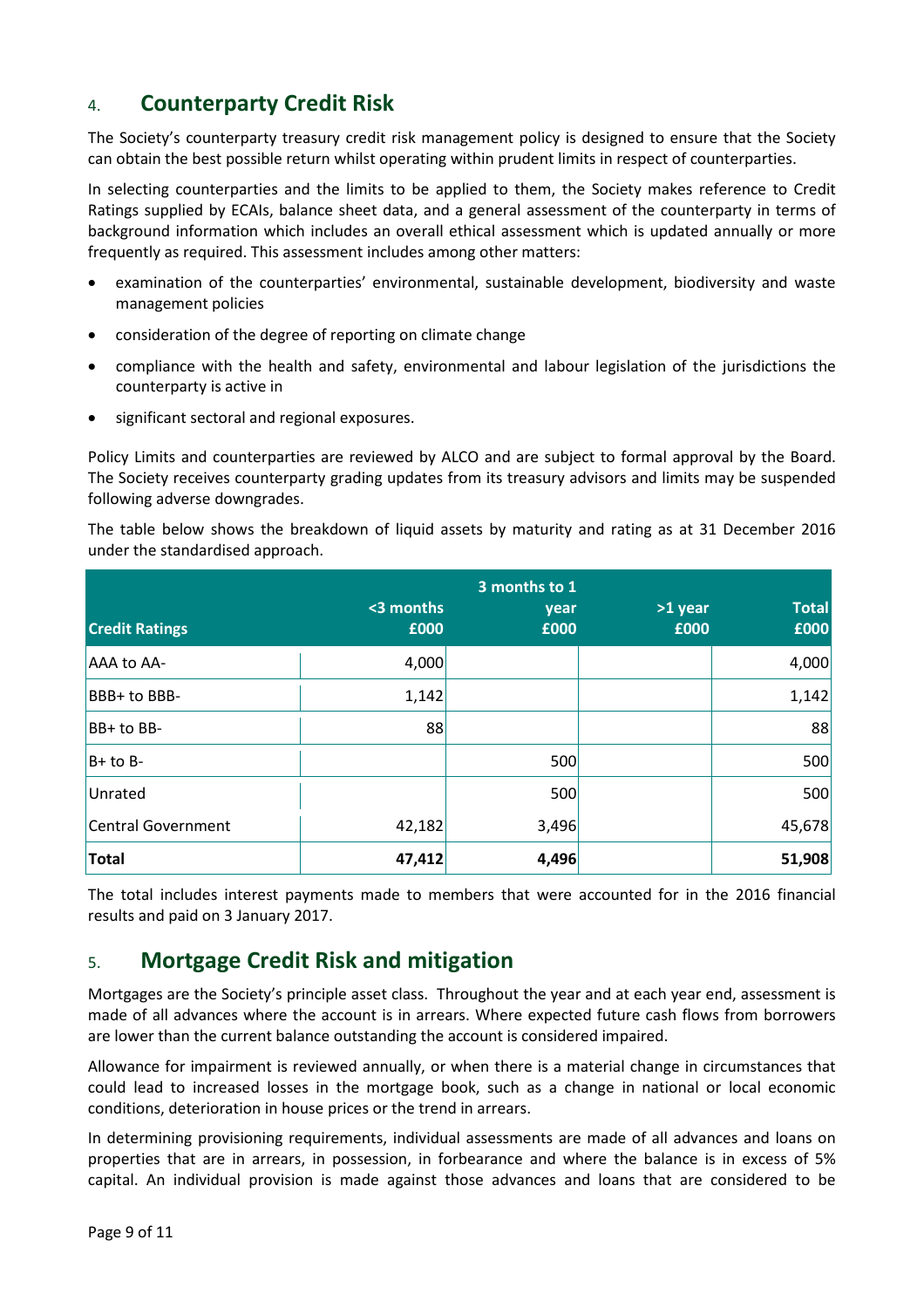impaired and a loss is likely to occur should the property be taken into possession, with account taken of any discount which may be needed against the value of the property to agree a sale.

At the end of December 2016 there were no cases that were three months or more in arrears that were considered to be impaired and there were no properties in repossession. At that date there were no accounts that were recorded as being past due (90 days or more in arrears).

In addition a collective provision is made to cover potential losses which might arise due to unknown factors based on general economic conditions and the Society's previous experience of impairment.

Full details on the movements in collective and individual provisions are provided in note 12 in the Annual Report and Accounts 2016. Further detail about the credit quality and the Loan to value of the mortgage book is in Note 24.

A residual maturity analysis of loans and advances to customers is provided in Note 11 of the Annual Report and Accounts, disclosed on the basis that all loans are held for their agreed maturity.

Indexed valuations are applied to the mortgage portfolio on a quarterly basis. At the end of December 2016, the average LTV of the residential mortgage portfolio remains low at 38.63%.

# 6. **CRD IV Disclosures**

CRD IV introduced a leverage ratio which measures the levels of tier 1 capital against both on and off balance sheet exposures. This controls the overall level of growth that the institution can contemplate as a backstop to CRD IV capital ratios based on risk weightings. The leverage ratio does not distinguish between credit quality of loans and acts as a primary constraint to excessive lending in proportion to the capital base. The Basel Committee is using a period to 2017 to test a minimum Tier 1 leverage ratio of 3.00%. At 31 December the Society's Tier 1 Leverage Ratio is 4.90%.

CRD IV also introduced a requirement for country-by-country reporting. The objective of this is to provide increased transparency regarding the source of the financial institution's income and the location of its operations. This information can be found in Note 28 of the Annual Report and Accounts.

# 7. **Remuneration Code Disclosures**

The Remuneration Code as set out in the Regulator's Handbook SYSC19D requires information to be disclosed concerning the Society's remuneration policy and practices for those staff whose professional activities have a material impact on the Society's risk profile.

To minimise this risk the Board ensures that its remuneration policies are in line with its business strategy, risk appetite and long term objectives, and that remuneration is set at a level that retains and attracts staff of the appropriate calibre.

The Remuneration Committee ensures that the Society's its Remuneration Policy is consistent with the risk appetite of the Society, that it promotes sound and effective risk management and will not encourage any excessive risk taking. This will be done by ensuring that no members of staff receive rewards for the achievement of quantitative targets for the amount of business written.

The remuneration of non-executive, executive directors and other members of senior management is determined by the Remuneration Committee, which consists of three Non-Executive directors, details of whom are set out in the Annual Report and Accounts.

In setting remuneration, the Committee takes account of fees, salaries and other benefits provided to directors and to other senior management of comparable institutions that are similar in size and complexity. Non-executive directors are paid fees only.

The Society had a long established policy that the gross basic salary would not exceed five times that of the lowest paid employee and this has recently been changed to a multiple of eight after careful review and consultation. At the end of December 2016 the ratio was 4.99 (2015: 4.62).